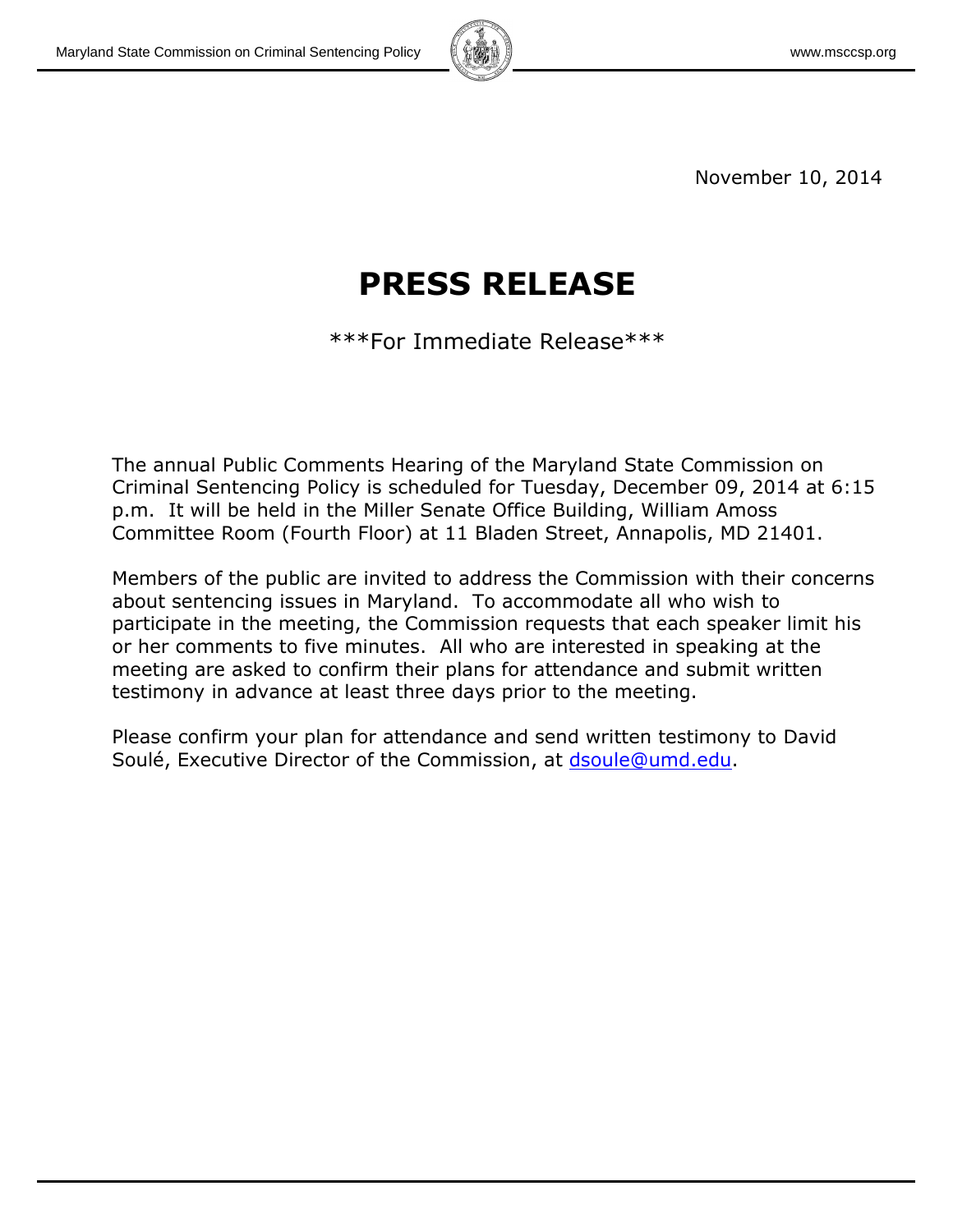

## **THE STATE COMMISSION ON CRIMINAL SENTENCING POLICY**

## **Establishment and Charge of the State Commission**

The Maryland General Assembly created the Maryland State Commission on Criminal Sentencing Policy (MSCCSP) in May 1999. In July 1999, the MSCCSP formally replaced its predecessor advisory commission, the Maryland Commission on Criminal Sentencing Policy. The governing legislation for the MSCCSP, located in Subtitle 2 of Title 6 of the Criminal Procedure Article of the Code of Maryland (Statutes) sets out six legislative goals for sentencing in Maryland, expressing the General Assembly's intention that:

(1) sentencing should be fair and proportional and that sentencing policies should reduce unwarranted disparity, including any racial disparity, in sentences for criminals who have committed similar crimes and have similar criminal histories;

(2) sentencing policies should help citizens to understand how long a criminal will be confined;

(3) sentencing policies should preserve meaningful judicial discretion and sufficient flexibility to allow individualized sentences;

(4) sentencing guidelines be voluntary;

(5) the priority for the capacity and use of correctional facilities should be the confinement of violent and career criminals; and

(6) sentencing judges in the State should be able to impose the most appropriate criminal penalties, including corrections options programs for appropriate criminals.

The MSCCSP was designed and authorized with the purpose of fulfilling those legislative intentions.

## **MSCCSP Composition**

The MSCCSP is composed of the 19 members listed on the next page. The Chair, the Honorable Diane O. Leasure, was appointed by the Governor in August 2011 to lead the MSCCSP.